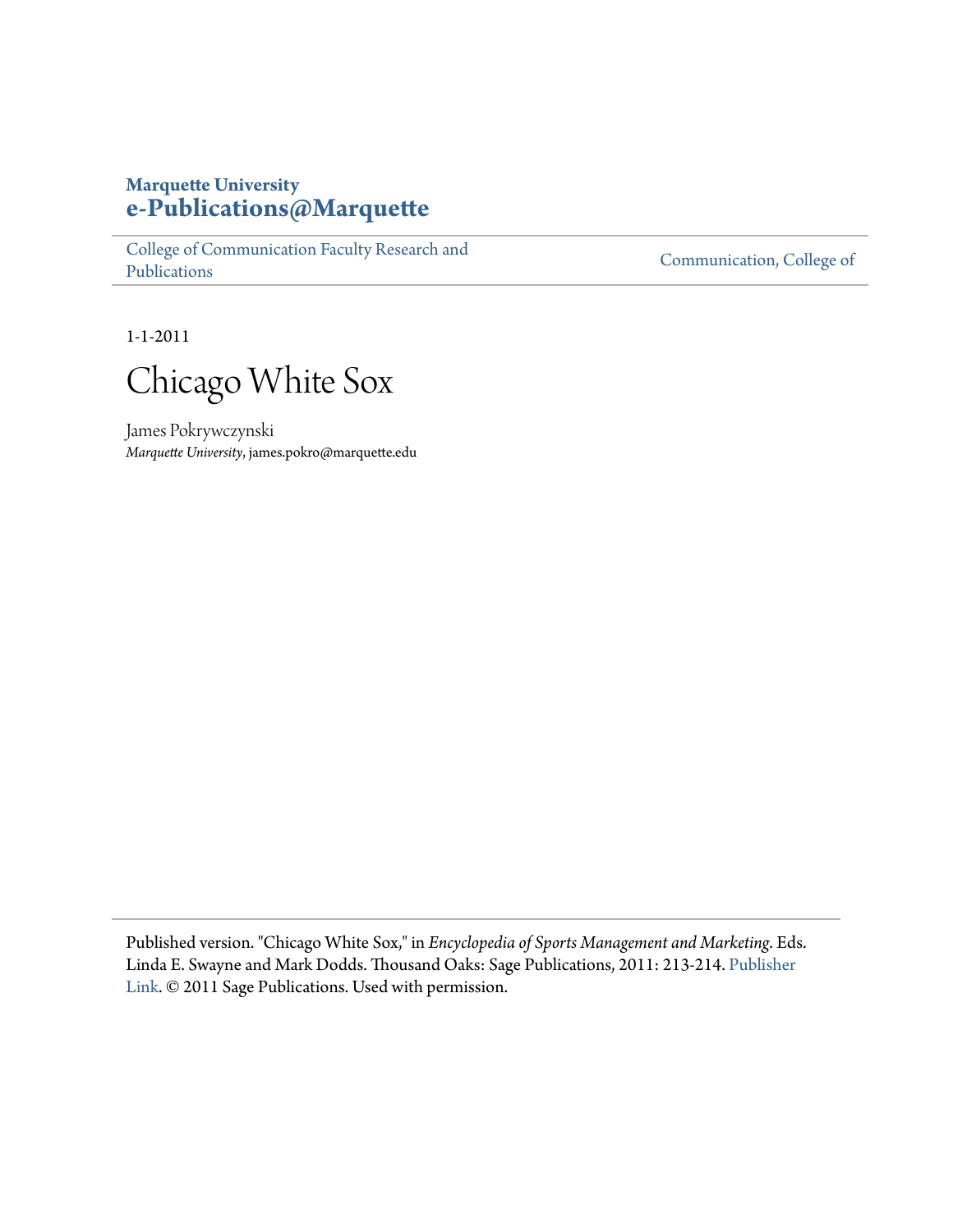# **Chicago White Sox**

The Chicago White Sox professional baseball franchise has constantly battled for respect and attention since arriving in Chicago in 1901. Some of the lack of respect has been self-inflicted, coming from stunts such as uniforms with short pants, or a disco record demolition promotion that resulted in a forfeiture of a ballgame, one of the few in baseball history. The other source of disrespect comes from being in the same market with the Chicago Cubs, which has developed an elite and special image in the minds of many despite having the longest championship drought in professional sports history. The past 20 years have featured an uptick in the franchise's reputation, with the opening of a new ballpark (called U.S. Cellular Field since 2003) that seats 40,000 plus, and a World Series championship in 2005.

The franchise began in 1901 when Charles Comiskey moved his team, the St. Paul Saints, to Chicago to compete in a larger market. Comiskey soon built a ballpark on the south side of town, named it after himself, and won two championships, the last under his ownership in 1917. After that, the franchise has been volatile, reaching the depths during the Black Sox scandal of 1919, when eight players were accused of conspiring with gamblers to affect game scores to win bets. Although the players were found not guilty in court, they received lifetime bans from baseball.

### **Showmanship and Winning**

The highlights of the franchise include the Bill Veeck years, with the controversial and promotion-happy owner introducing uniforms with short pants, an exploding scoreboard when the Sox hit home runs, a shower in the outfield stands to cool patrons during hot summer games, and other unusual promotions. The man who once found a 3'7" pinch hitter to bat against the St. Louis Browns, to draw attention away from the rival local team the Cardinals, brought bizarre events to the field in Chicago, convincing White Sox Hall of Famer Minnie Minoso to return for a brief stint in 1980 just to achieve the unusual record of a player competing in five different decades, four with the Sox.

Attempts to change the image of Sox game attendees as rowdy drunks using foul language to



*When the White Sox won the World Series against the Houston Astros in 2005, it was their first championship since 1917.*

more family-oriented has had some hiccups along the way. Disco Demolition Night was one of the ugliest nights in White Sox baseball history. A local radio station promoting the anti-disco music movement held an event in between games of a double header that included blowing up all the disco records fans brought to the game that night. The huge fireball that accompanied the explosion damaged so much center field grass that the field was unplayable and the Sox had to forfeit the second game.

Change occurred in 1981, when Jerry Reinsdorf, a success in real estate, led an ownership group to buy the team. Reinsdorf soon recognized the need to build a new stadium to replace aging Comiskey Park and threatened to move the team to Florida unless a new ballpark was built. After a lot of political wrangling and a last-minute deal, the state of Illinois built the ballpark. It opened in 1991, the first sports facility to be built in Chicago since 1929. In 2003, a 23-year, \$68 million naming rights deal